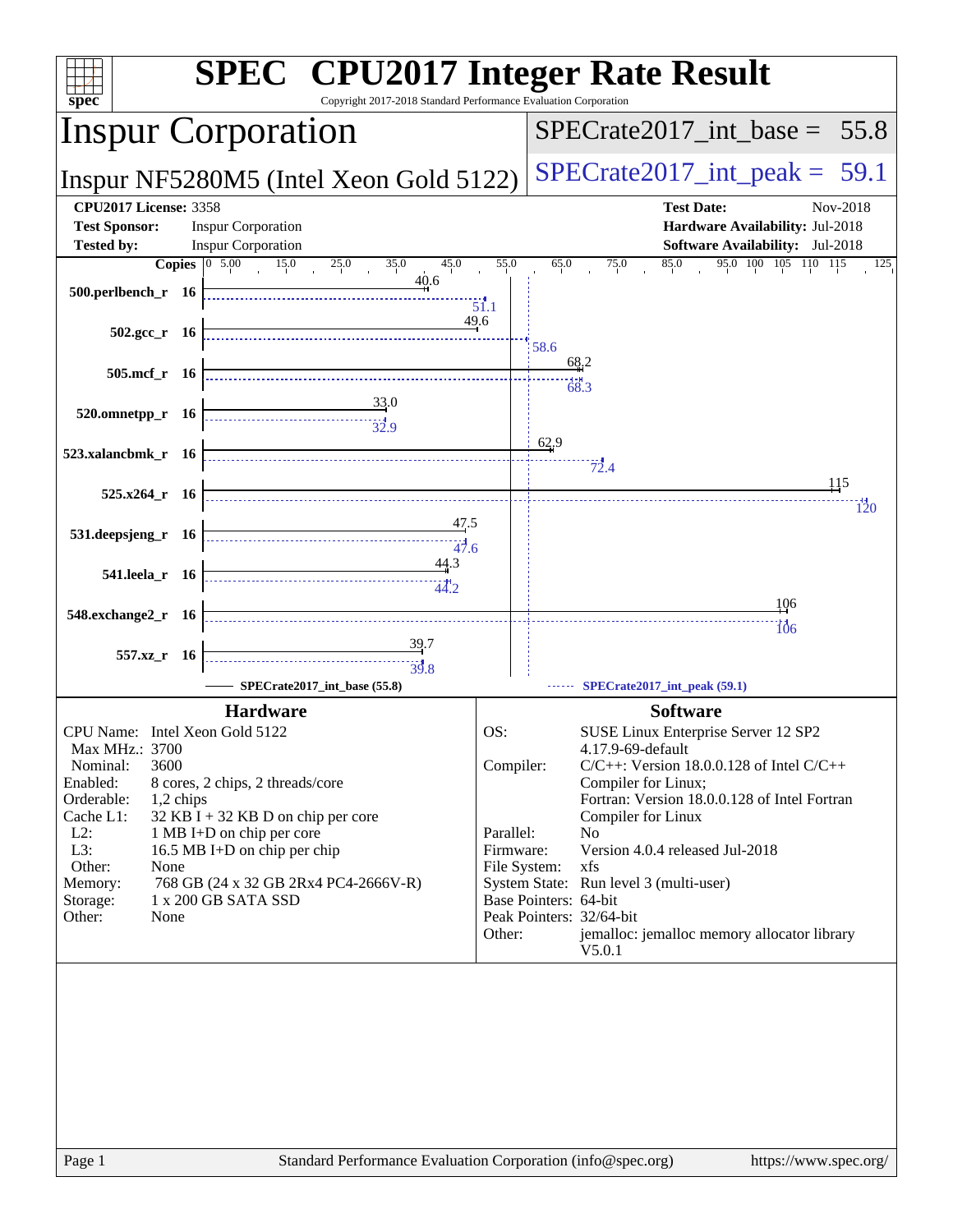

Copyright 2017-2018 Standard Performance Evaluation Corporation

## Inspur Corporation

Inspur NF5280M5 (Intel Xeon Gold 5122)  $|SPECrate2017\_int\_peak = 59.1$ 

SPECrate2017 int\_base =  $55.8$ 

#### **[CPU2017 License:](http://www.spec.org/auto/cpu2017/Docs/result-fields.html#CPU2017License)** 3358 **[Test Date:](http://www.spec.org/auto/cpu2017/Docs/result-fields.html#TestDate)** Nov-2018

**[Test Sponsor:](http://www.spec.org/auto/cpu2017/Docs/result-fields.html#TestSponsor)** Inspur Corporation **[Hardware Availability:](http://www.spec.org/auto/cpu2017/Docs/result-fields.html#HardwareAvailability)** Jul-2018

**[Tested by:](http://www.spec.org/auto/cpu2017/Docs/result-fields.html#Testedby)** Inspur Corporation **[Software Availability:](http://www.spec.org/auto/cpu2017/Docs/result-fields.html#SoftwareAvailability)** Jul-2018

#### **[Results Table](http://www.spec.org/auto/cpu2017/Docs/result-fields.html#ResultsTable)**

|                                   | <b>Base</b>   |                |       |                |       | <b>Peak</b>    |       |               |                |              |                |              |                |              |
|-----------------------------------|---------------|----------------|-------|----------------|-------|----------------|-------|---------------|----------------|--------------|----------------|--------------|----------------|--------------|
| <b>Benchmark</b>                  | <b>Copies</b> | <b>Seconds</b> | Ratio | <b>Seconds</b> | Ratio | <b>Seconds</b> | Ratio | <b>Copies</b> | <b>Seconds</b> | <b>Ratio</b> | <b>Seconds</b> | <b>Ratio</b> | <b>Seconds</b> | <b>Ratio</b> |
| $500.$ perlbench_r                | 16            | 637            | 40.0  | 627            | 40.6  | 625            | 40.8  | 16            | 497            | 51.2         | 500            | 51.0         | 499            | 51.1         |
| 502.gcc_r                         | 16            | 457            | 49.6  | 457            | 49.6  | 456            | 49.7  | 16            | 387            | 58.6         | 386            | 58.7         | 387            | 58.5         |
| $505$ .mcf r                      | 16            | 379            | 68.2  | 376            | 68.8  | 381            | 67.9  | 16            | 377            | 68.6         | 379            | 68.3         | 386            | 66.9         |
| 520.omnetpp_r                     | 16            | 633            | 33.2  | 635            | 33.0  | 635            | 33.0  | 16            | 635            | 33.1         | 638            | 32.9         | 639            | 32.9         |
| 523.xalancbmk r                   | 16            | 266            | 63.4  | 268            | 62.9  | 269            | 62.9  | 16            | 234            | 72.2         | 233            | 72.4         | 233            | 72.5         |
| 525.x264 r                        | 16            | 243            | 115   | 243            | 115   | 246            | 114   | 16            | 233            | 120          | 234            | 119          | 233            | <u>120</u>   |
| $531.$ deepsjeng $_r$             | 16            | 386            | 47.4  | 386            | 47.5  | 386            | 47.5  | 16            | 386            | 47.5         | 385            | 47.6         | 385            | 47.6         |
| 541.leela r                       | 16            | 598            | 44.3  | 597            | 44.4  | 602            | 44.0  | 16            | 591            | 44.8         | 600            | 44.2         | 601            | 44.1         |
| 548.exchange2 r                   | 16            | 397            | 106   | 396            | 106   | 401            | 104   | 16            | 401            | 105          | 396            | 106          | 397            | <u>106</u>   |
| 557.xz r                          | 16            | 436            | 39.7  | 435            | 39.7  | 436            | 39.7  | 16            | 437            | 39.6         | 434            | 39.9         | 434            | <u>39.8</u>  |
| $SPECrate2017$ int base =<br>55.8 |               |                |       |                |       |                |       |               |                |              |                |              |                |              |
| -----                             |               |                |       |                |       |                |       |               |                |              |                |              |                |              |

**[SPECrate2017\\_int\\_peak =](http://www.spec.org/auto/cpu2017/Docs/result-fields.html#SPECrate2017intpeak) 59.1**

Results appear in the [order in which they were run.](http://www.spec.org/auto/cpu2017/Docs/result-fields.html#RunOrder) Bold underlined text [indicates a median measurement.](http://www.spec.org/auto/cpu2017/Docs/result-fields.html#Median)

#### **[Submit Notes](http://www.spec.org/auto/cpu2017/Docs/result-fields.html#SubmitNotes)**

 The numactl mechanism was used to bind copies to processors. The config file option 'submit' was used to generate numactl commands to bind each copy to a specific processor. For details, please see the config file.

#### **[Operating System Notes](http://www.spec.org/auto/cpu2017/Docs/result-fields.html#OperatingSystemNotes)**

 Stack size set to unlimited using "ulimit -s unlimited" The OS kernel (ver. 4.17.9) is a part of Inspur's Performance Boost Suite which could be provide to customers who have special requirement.It's maintained and deployed by Inspur field engineer.Please see <http://en.inspur.com/en/2402530/2402532/2402644/2402655/2402659/2404072/index.html> or inquire lcsd@inspur.com for further information.

#### **[General Notes](http://www.spec.org/auto/cpu2017/Docs/result-fields.html#GeneralNotes)**

Environment variables set by runcpu before the start of the run: LD\_LIBRARY\_PATH = "/home/CPU2017/lib/ia32:/home/CPU2017/lib/intel64:/home/CPU2017/je5.0.1-32:/home/CPU2017/je5.0.1-64"

 Binaries compiled on a system with 1x Intel Core i7-4790 CPU + 32GB RAM memory using Redhat Enterprise Linux 7.4 Transparent Huge Pages enabled by default Prior to runcpu invocation Filesystem page cache synced and cleared with: sync; echo 3> /proc/sys/vm/drop\_caches runcpu command invoked through numactl i.e.: numactl --interleave=all runcpu <etc>

**(Continued on next page)**

| Page 2 | Standard Performance Evaluation Corporation (info@spec.org) | https://www.spec.org/ |
|--------|-------------------------------------------------------------|-----------------------|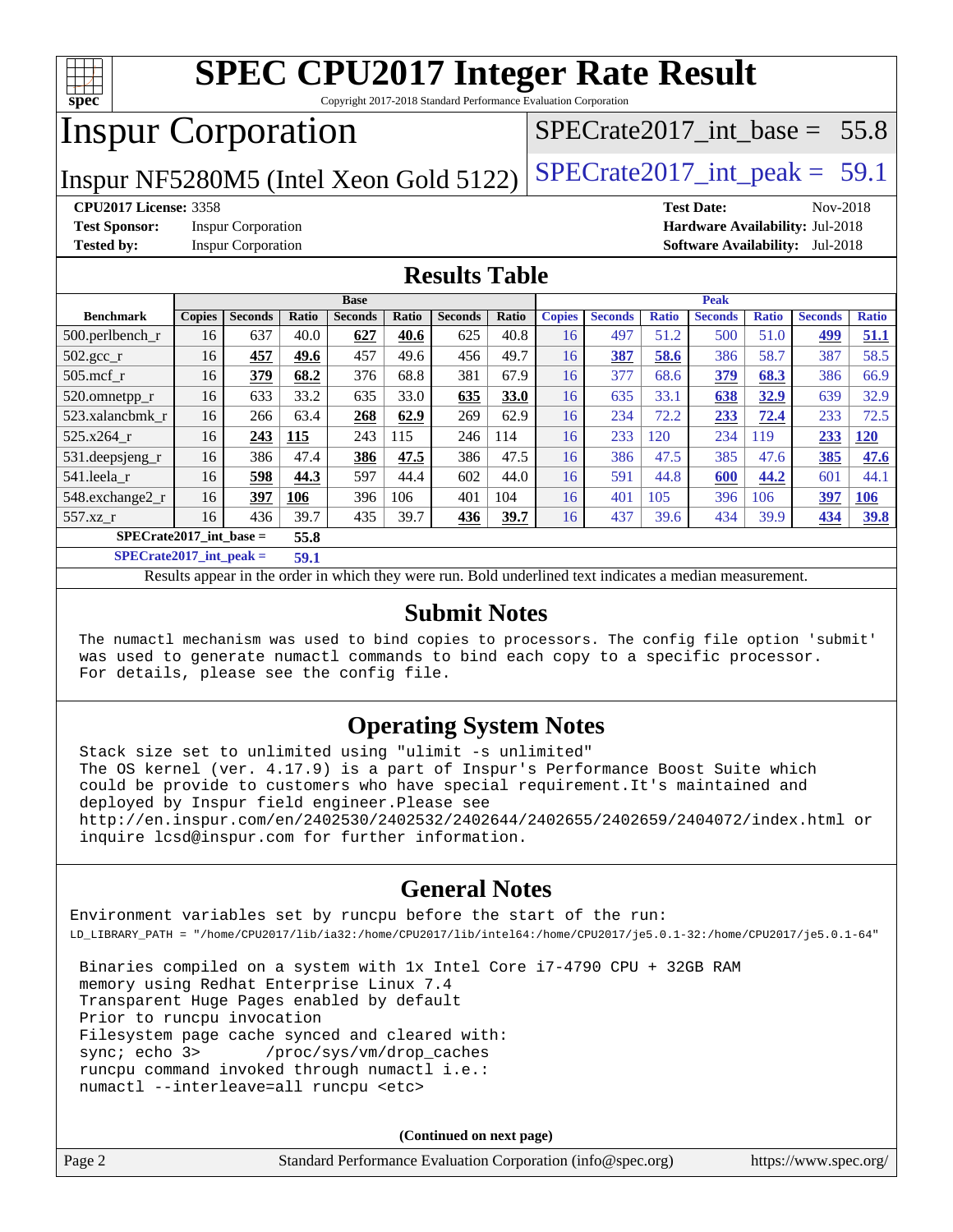| <b>SPEC CPU2017 Integer Rate Result</b><br>Copyright 2017-2018 Standard Performance Evaluation Corporation<br>spec |                                                                                                                                                                                                                                                                                                                                                                                                                                                                 |                                                                                                                                                                                                                                                                                                 |  |  |  |  |  |
|--------------------------------------------------------------------------------------------------------------------|-----------------------------------------------------------------------------------------------------------------------------------------------------------------------------------------------------------------------------------------------------------------------------------------------------------------------------------------------------------------------------------------------------------------------------------------------------------------|-------------------------------------------------------------------------------------------------------------------------------------------------------------------------------------------------------------------------------------------------------------------------------------------------|--|--|--|--|--|
|                                                                                                                    | <b>Inspur Corporation</b>                                                                                                                                                                                                                                                                                                                                                                                                                                       | $SPECTate2017$ int base = 55.8                                                                                                                                                                                                                                                                  |  |  |  |  |  |
|                                                                                                                    | Inspur NF5280M5 (Intel Xeon Gold 5122)                                                                                                                                                                                                                                                                                                                                                                                                                          | $SPECrate2017\_int\_peak = 59.1$                                                                                                                                                                                                                                                                |  |  |  |  |  |
| <b>CPU2017 License: 3358</b><br><b>Test Sponsor:</b><br><b>Tested by:</b>                                          | <b>Inspur Corporation</b><br><b>Inspur Corporation</b>                                                                                                                                                                                                                                                                                                                                                                                                          | <b>Test Date:</b><br>Nov-2018<br>Hardware Availability: Jul-2018<br><b>Software Availability:</b> Jul-2018                                                                                                                                                                                      |  |  |  |  |  |
|                                                                                                                    | <b>General Notes (Continued)</b>                                                                                                                                                                                                                                                                                                                                                                                                                                |                                                                                                                                                                                                                                                                                                 |  |  |  |  |  |
|                                                                                                                    | is mitigated in the system as tested and documented.<br>is mitigated in the system as tested and documented.<br>is mitigated in the system as tested and documented.<br>jemalloc: configured and built at default for<br>32bit (i686) and 64bit (x86_64) targets;<br>jemalloc: built with the RedHat Enterprise 7.4,<br>and the system compiler gcc 4.8.5;<br>jemalloc: sources available from jemalloc.net or<br>https://github.com/jemalloc/jemalloc/releases | Yes: The test sponsor attests, as of date of publication, that CVE-2017-5754 (Meltdown)<br>Yes: The test sponsor attests, as of date of publication, that CVE-2017-5753 (Spectre variant 1)<br>Yes: The test sponsor attests, as of date of publication, that CVE-2017-5715 (Spectre variant 2) |  |  |  |  |  |
|                                                                                                                    | <b>Platform Notes</b><br>BIOS and OS configuration:<br>SCALING_GOVERNOR set to Performance<br>Hardware Prefetch set to Disable<br>VT Support set to Disable<br>C1E Support set to Disable<br>IMC (Integrated memory controller) Interleaving set to 1-way<br>Sub NUMA Cluster (SNC) set to Enable<br>Sysinfo program /home/CPU2017/bin/sysinfo<br>Rev: r5797 of 2017-06-14 96c45e4568ad54c135fd618bcc091c0f<br>running on linux-vzir Tue Nov 27 19:00:47 2018   |                                                                                                                                                                                                                                                                                                 |  |  |  |  |  |

 SUT (System Under Test) info as seen by some common utilities. For more information on this section, see <https://www.spec.org/cpu2017/Docs/config.html#sysinfo>

 From /proc/cpuinfo model name : Intel(R) Xeon(R) Gold 5122 CPU @ 3.60GHz 2 "physical id"s (chips) 16 "processors" cores, siblings (Caution: counting these is hw and system dependent. The following excerpts from /proc/cpuinfo might not be reliable. Use with caution.) cpu cores : 4 siblings : 8 physical 0: cores 1 5 9 13 physical 1: cores 1 2 5 11 From lscpu: Architecture: x86\_64 CPU op-mode(s): 32-bit, 64-bit

**(Continued on next page)**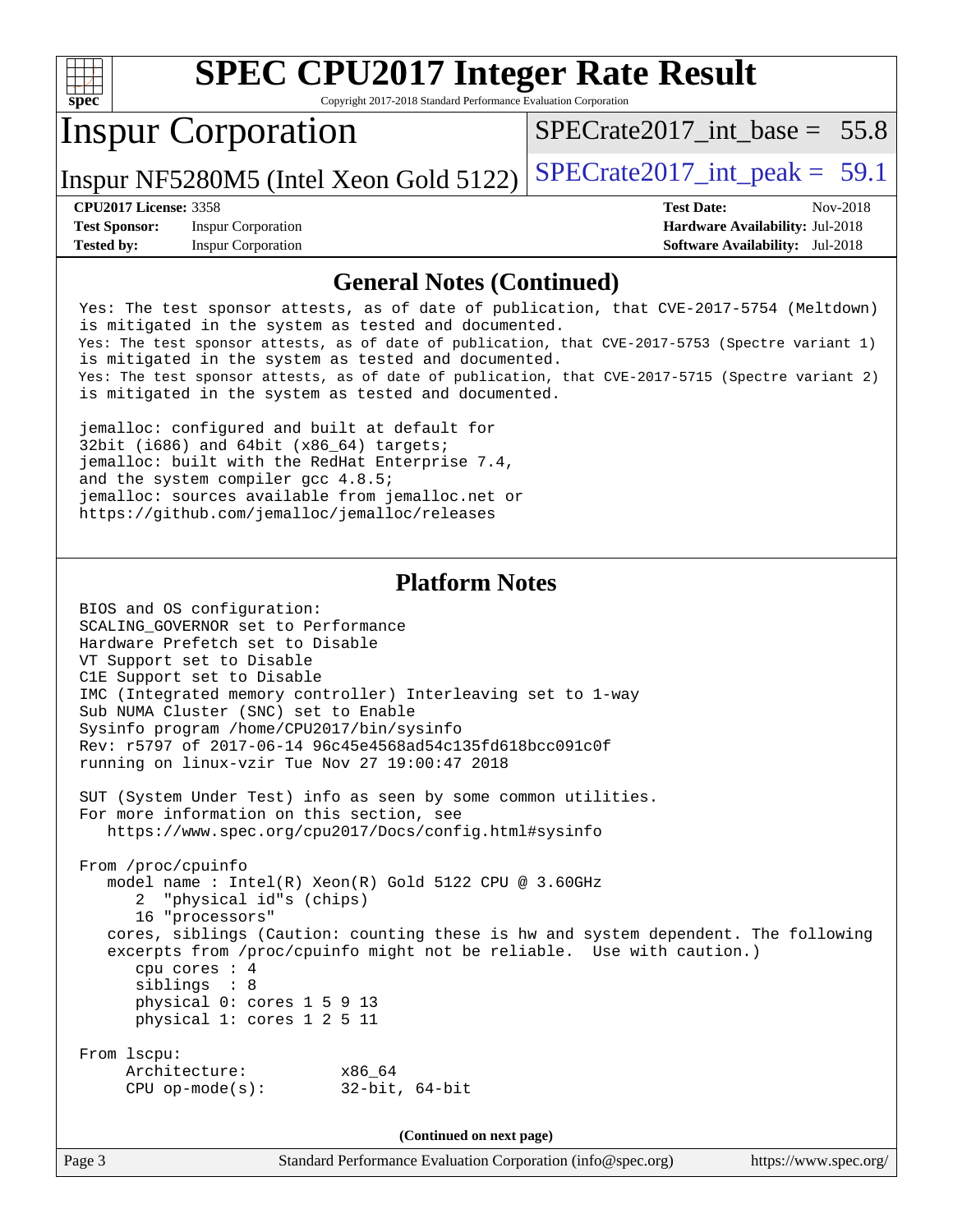

Copyright 2017-2018 Standard Performance Evaluation Corporation

## Inspur Corporation

[SPECrate2017\\_int\\_base =](http://www.spec.org/auto/cpu2017/Docs/result-fields.html#SPECrate2017intbase) 55.8

Inspur NF5280M5 (Intel Xeon Gold 5122)  $|SPECrate2017\_int\_peak = 59.1$ 

**[Test Sponsor:](http://www.spec.org/auto/cpu2017/Docs/result-fields.html#TestSponsor)** Inspur Corporation **[Hardware Availability:](http://www.spec.org/auto/cpu2017/Docs/result-fields.html#HardwareAvailability)** Jul-2018 **[Tested by:](http://www.spec.org/auto/cpu2017/Docs/result-fields.html#Testedby)** Inspur Corporation **[Software Availability:](http://www.spec.org/auto/cpu2017/Docs/result-fields.html#SoftwareAvailability)** Jul-2018

**[CPU2017 License:](http://www.spec.org/auto/cpu2017/Docs/result-fields.html#CPU2017License)** 3358 **[Test Date:](http://www.spec.org/auto/cpu2017/Docs/result-fields.html#TestDate)** Nov-2018

#### **[Platform Notes \(Continued\)](http://www.spec.org/auto/cpu2017/Docs/result-fields.html#PlatformNotes)**

| Byte Order:                                                                                                                                        | Little Endian                                                                                                                                                                                                                                                                                                                                                                                                                                                                                                                                                                                                                                                                                                                                                                                                                                              |
|----------------------------------------------------------------------------------------------------------------------------------------------------|------------------------------------------------------------------------------------------------------------------------------------------------------------------------------------------------------------------------------------------------------------------------------------------------------------------------------------------------------------------------------------------------------------------------------------------------------------------------------------------------------------------------------------------------------------------------------------------------------------------------------------------------------------------------------------------------------------------------------------------------------------------------------------------------------------------------------------------------------------|
| CPU(s):                                                                                                                                            | 16                                                                                                                                                                                                                                                                                                                                                                                                                                                                                                                                                                                                                                                                                                                                                                                                                                                         |
| On-line $CPU(s)$ list:                                                                                                                             | $0 - 15$                                                                                                                                                                                                                                                                                                                                                                                                                                                                                                                                                                                                                                                                                                                                                                                                                                                   |
| Thread(s) per core:                                                                                                                                | $\overline{2}$                                                                                                                                                                                                                                                                                                                                                                                                                                                                                                                                                                                                                                                                                                                                                                                                                                             |
| $Core(s)$ per socket:                                                                                                                              | 4                                                                                                                                                                                                                                                                                                                                                                                                                                                                                                                                                                                                                                                                                                                                                                                                                                                          |
| Socket(s):                                                                                                                                         | 2                                                                                                                                                                                                                                                                                                                                                                                                                                                                                                                                                                                                                                                                                                                                                                                                                                                          |
| NUMA $node(s):$                                                                                                                                    | 4                                                                                                                                                                                                                                                                                                                                                                                                                                                                                                                                                                                                                                                                                                                                                                                                                                                          |
| Vendor ID:                                                                                                                                         | GenuineIntel                                                                                                                                                                                                                                                                                                                                                                                                                                                                                                                                                                                                                                                                                                                                                                                                                                               |
| CPU family:                                                                                                                                        | 6                                                                                                                                                                                                                                                                                                                                                                                                                                                                                                                                                                                                                                                                                                                                                                                                                                                          |
| Model:                                                                                                                                             | 85                                                                                                                                                                                                                                                                                                                                                                                                                                                                                                                                                                                                                                                                                                                                                                                                                                                         |
| Model name:                                                                                                                                        | $Intel(R) Xeon(R) Gold 5122 CPU @ 3.60GHz$                                                                                                                                                                                                                                                                                                                                                                                                                                                                                                                                                                                                                                                                                                                                                                                                                 |
| Stepping:                                                                                                                                          | 4                                                                                                                                                                                                                                                                                                                                                                                                                                                                                                                                                                                                                                                                                                                                                                                                                                                          |
| CPU MHz:                                                                                                                                           | 3695.547                                                                                                                                                                                                                                                                                                                                                                                                                                                                                                                                                                                                                                                                                                                                                                                                                                                   |
| CPU max MHz:                                                                                                                                       | 3700.0000                                                                                                                                                                                                                                                                                                                                                                                                                                                                                                                                                                                                                                                                                                                                                                                                                                                  |
| CPU min MHz:                                                                                                                                       | 1200.0000                                                                                                                                                                                                                                                                                                                                                                                                                                                                                                                                                                                                                                                                                                                                                                                                                                                  |
| BogoMIPS:                                                                                                                                          | 7200.00                                                                                                                                                                                                                                                                                                                                                                                                                                                                                                                                                                                                                                                                                                                                                                                                                                                    |
| Virtualization:                                                                                                                                    | $VT - x$                                                                                                                                                                                                                                                                                                                                                                                                                                                                                                                                                                                                                                                                                                                                                                                                                                                   |
| Lld cache:                                                                                                                                         | 32K                                                                                                                                                                                                                                                                                                                                                                                                                                                                                                                                                                                                                                                                                                                                                                                                                                                        |
| Lli cache:                                                                                                                                         | 32K                                                                                                                                                                                                                                                                                                                                                                                                                                                                                                                                                                                                                                                                                                                                                                                                                                                        |
| $L2$ cache:                                                                                                                                        | 1024K                                                                                                                                                                                                                                                                                                                                                                                                                                                                                                                                                                                                                                                                                                                                                                                                                                                      |
| L3 cache:                                                                                                                                          | 16896K                                                                                                                                                                                                                                                                                                                                                                                                                                                                                                                                                                                                                                                                                                                                                                                                                                                     |
| NUMA $node0$ $CPU(s):$                                                                                                                             | 0, 2, 8, 10                                                                                                                                                                                                                                                                                                                                                                                                                                                                                                                                                                                                                                                                                                                                                                                                                                                |
| NUMA nodel CPU(s):                                                                                                                                 | 1, 3, 9, 11                                                                                                                                                                                                                                                                                                                                                                                                                                                                                                                                                                                                                                                                                                                                                                                                                                                |
| NUMA node2 CPU(s):                                                                                                                                 | 4, 5, 12, 13                                                                                                                                                                                                                                                                                                                                                                                                                                                                                                                                                                                                                                                                                                                                                                                                                                               |
| NUMA $node3$ $CPU(s):$                                                                                                                             | 6, 7, 14, 15                                                                                                                                                                                                                                                                                                                                                                                                                                                                                                                                                                                                                                                                                                                                                                                                                                               |
| Flaqs:<br>hwp_act_window hwp_epp hwp_pkg_req pku ospke                                                                                             | fpu vme de pse tsc msr pae mce cx8 apic sep mtrr pqe mca cmov<br>pat pse36 clflush dts acpi mmx fxsr sse sse2 ss ht tm pbe syscall nx pdpe1qb rdtscp<br>lm constant_tsc art arch_perfmon pebs bts rep_good nopl xtopology nonstop_tsc cpuid<br>aperfmperf pni pclmulqdq dtes64 ds_cpl vmx smx est tm2 ssse3 sdbg fma cx16 xtpr pdcm<br>pcid dca sse4_1 sse4_2 x2apic movbe popcnt tsc_deadline_timer aes xsave avx f16c<br>rdrand lahf_lm abm 3dnowprefetch cpuid_fault epb cat_13 cdp_13 invpcid_single pti<br>intel_ppin mba tpr_shadow vnmi flexpriority ept vpid fsgsbase tsc_adjust bmil hle<br>avx2 smep bmi2 erms invpcid rtm cqm mpx rdt_a avx512f avx512dq rdseed adx smap<br>clflushopt clwb intel_pt avx512cd avx512bw avx512vl xsaveopt xsavec xgetbvl xsaves<br>cqm_llc cqm_occup_llc cqm_mbm_total cqm_mbm_local dtherm ida arat pln pts hwp |
| /proc/cpuinfo cache data<br>cache size : $16896$ KB                                                                                                |                                                                                                                                                                                                                                                                                                                                                                                                                                                                                                                                                                                                                                                                                                                                                                                                                                                            |
| physical chip.<br>$available: 4 nodes (0-3)$<br>node 0 cpus: 0 2 8 10<br>node 0 size: 192016 MB<br>node 0 free: 187046 MB<br>node 1 cpus: 1 3 9 11 | From numactl --hardware WARNING: a numactl 'node' might or might not correspond to a                                                                                                                                                                                                                                                                                                                                                                                                                                                                                                                                                                                                                                                                                                                                                                       |
|                                                                                                                                                    |                                                                                                                                                                                                                                                                                                                                                                                                                                                                                                                                                                                                                                                                                                                                                                                                                                                            |

**(Continued on next page)**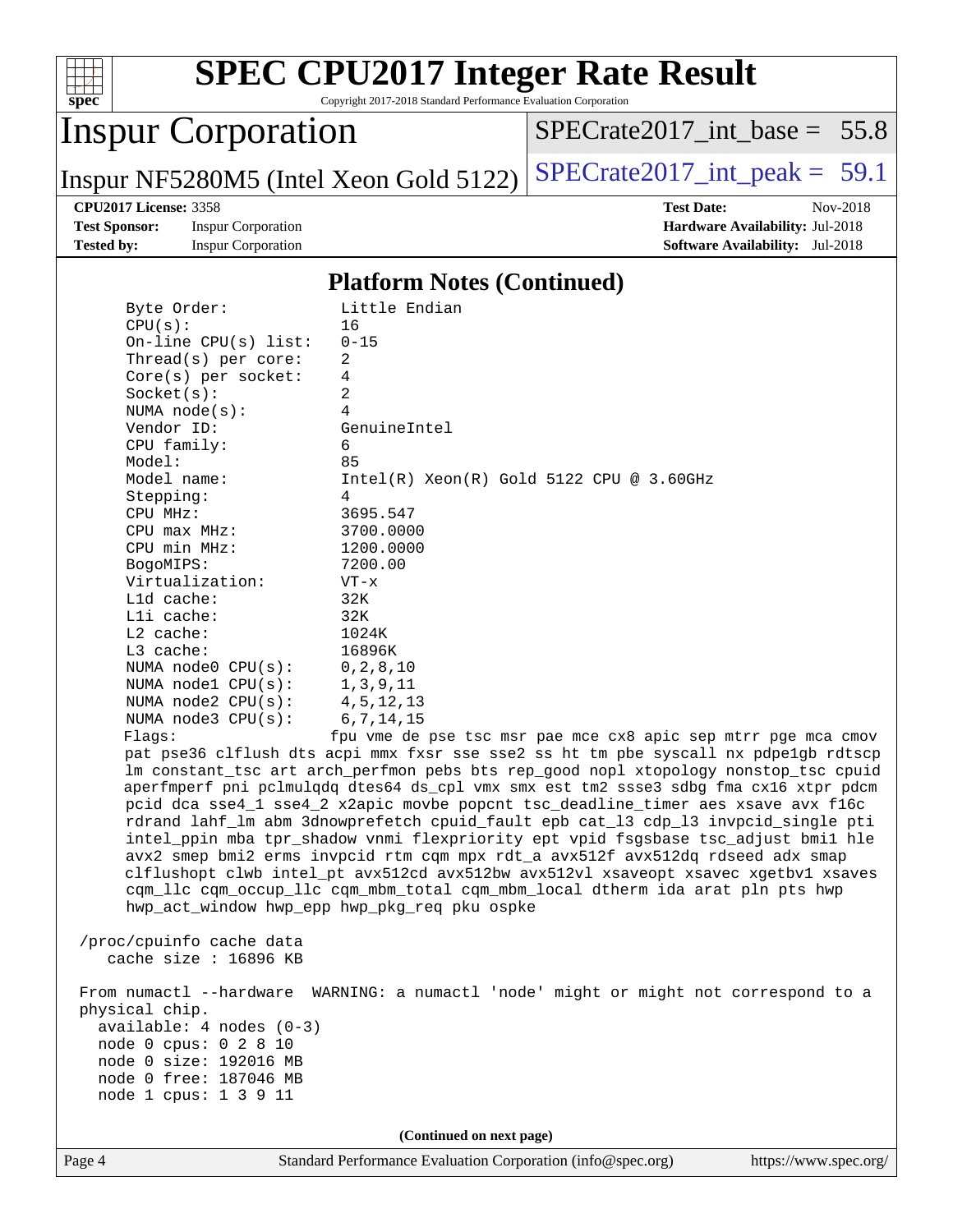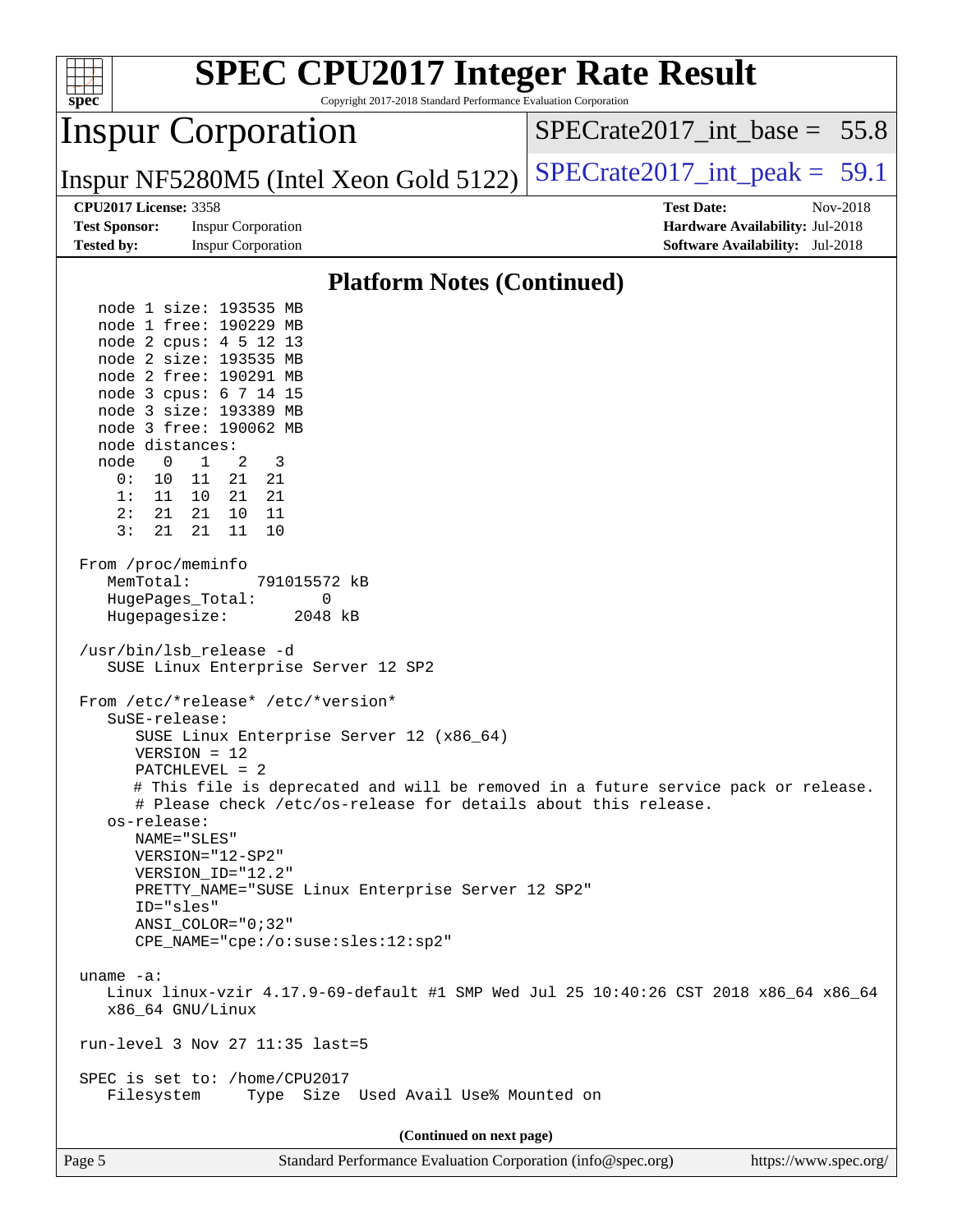| <b>SPEC CPU2017 Integer Rate Result</b><br>Copyright 2017-2018 Standard Performance Evaluation Corporation                                                                                                                                                                                                                                                                                                                                                                        |                                        |  |  |  |  |
|-----------------------------------------------------------------------------------------------------------------------------------------------------------------------------------------------------------------------------------------------------------------------------------------------------------------------------------------------------------------------------------------------------------------------------------------------------------------------------------|----------------------------------------|--|--|--|--|
| $spec^*$<br><b>Inspur Corporation</b>                                                                                                                                                                                                                                                                                                                                                                                                                                             | $SPECrate2017\_int\_base = 55.8$       |  |  |  |  |
| Inspur NF5280M5 (Intel Xeon Gold 5122)                                                                                                                                                                                                                                                                                                                                                                                                                                            | $SPECrate2017\_int\_peak = 59.1$       |  |  |  |  |
| <b>CPU2017 License: 3358</b>                                                                                                                                                                                                                                                                                                                                                                                                                                                      | <b>Test Date:</b><br>Nov-2018          |  |  |  |  |
| <b>Test Sponsor:</b><br><b>Inspur Corporation</b>                                                                                                                                                                                                                                                                                                                                                                                                                                 | Hardware Availability: Jul-2018        |  |  |  |  |
| <b>Inspur Corporation</b><br><b>Tested by:</b>                                                                                                                                                                                                                                                                                                                                                                                                                                    | <b>Software Availability:</b> Jul-2018 |  |  |  |  |
| <b>Platform Notes (Continued)</b>                                                                                                                                                                                                                                                                                                                                                                                                                                                 |                                        |  |  |  |  |
| $/\text{dev/sda4}$<br>xfs<br>145G 103G<br>42G 71% / home                                                                                                                                                                                                                                                                                                                                                                                                                          |                                        |  |  |  |  |
| Additional information from dmidecode follows. WARNING: Use caution when you interpret<br>this section. The 'dmidecode' program reads system data which is "intended to allow<br>hardware to be accurately determined", but the intent may not be met, as there are<br>frequent changes to hardware, firmware, and the "DMTF SMBIOS" standard.<br>BIOS Inspur 4.0.4 07/19/2018<br>Memory:<br>24x Samsung M393A4K40CB2-CTD 32 GB 2 rank 2666<br>(End of data from sysinfo program) |                                        |  |  |  |  |
|                                                                                                                                                                                                                                                                                                                                                                                                                                                                                   |                                        |  |  |  |  |
| <b>Compiler Version Notes</b>                                                                                                                                                                                                                                                                                                                                                                                                                                                     |                                        |  |  |  |  |
| 500.perlbench_r(base) 502.gcc_r(base) 505.mcf_r(base, peak)<br>CC.<br>525.x264_r(base, peak) 557.xz_r(base, peak)                                                                                                                                                                                                                                                                                                                                                                 | :=====================                 |  |  |  |  |
| icc (ICC) 18.0.0 20170811<br>Copyright (C) 1985-2017 Intel Corporation. All rights reserved.                                                                                                                                                                                                                                                                                                                                                                                      |                                        |  |  |  |  |
| 500.perlbench_r(peak) 502.gcc_r(peak)<br>CC                                                                                                                                                                                                                                                                                                                                                                                                                                       |                                        |  |  |  |  |
| icc (ICC) 18.0.0 20170811<br>Copyright (C) 1985-2017 Intel Corporation. All rights reserved.                                                                                                                                                                                                                                                                                                                                                                                      |                                        |  |  |  |  |
| CXXC 520.omnetpp_r(base) 523.xalancbmk_r(base) 531.deepsjeng_r(base)<br>$541.$ leela r(base)                                                                                                                                                                                                                                                                                                                                                                                      |                                        |  |  |  |  |
| icpc (ICC) 18.0.0 20170811<br>Copyright (C) 1985-2017 Intel Corporation. All rights reserved.                                                                                                                                                                                                                                                                                                                                                                                     |                                        |  |  |  |  |
| CXXC 520.omnetpp_r(peak) 523.xalancbmk_r(peak) 531.deepsjeng_r(peak)<br>541.leela_r(peak)                                                                                                                                                                                                                                                                                                                                                                                         |                                        |  |  |  |  |
| icpc (ICC) 18.0.0 20170811<br>Copyright (C) 1985-2017 Intel Corporation. All rights reserved.                                                                                                                                                                                                                                                                                                                                                                                     |                                        |  |  |  |  |
|                                                                                                                                                                                                                                                                                                                                                                                                                                                                                   |                                        |  |  |  |  |
|                                                                                                                                                                                                                                                                                                                                                                                                                                                                                   |                                        |  |  |  |  |
| (Continued on next page)                                                                                                                                                                                                                                                                                                                                                                                                                                                          |                                        |  |  |  |  |
| Standard Performance Evaluation Corporation (info@spec.org)<br>Page 6                                                                                                                                                                                                                                                                                                                                                                                                             | https://www.spec.org/                  |  |  |  |  |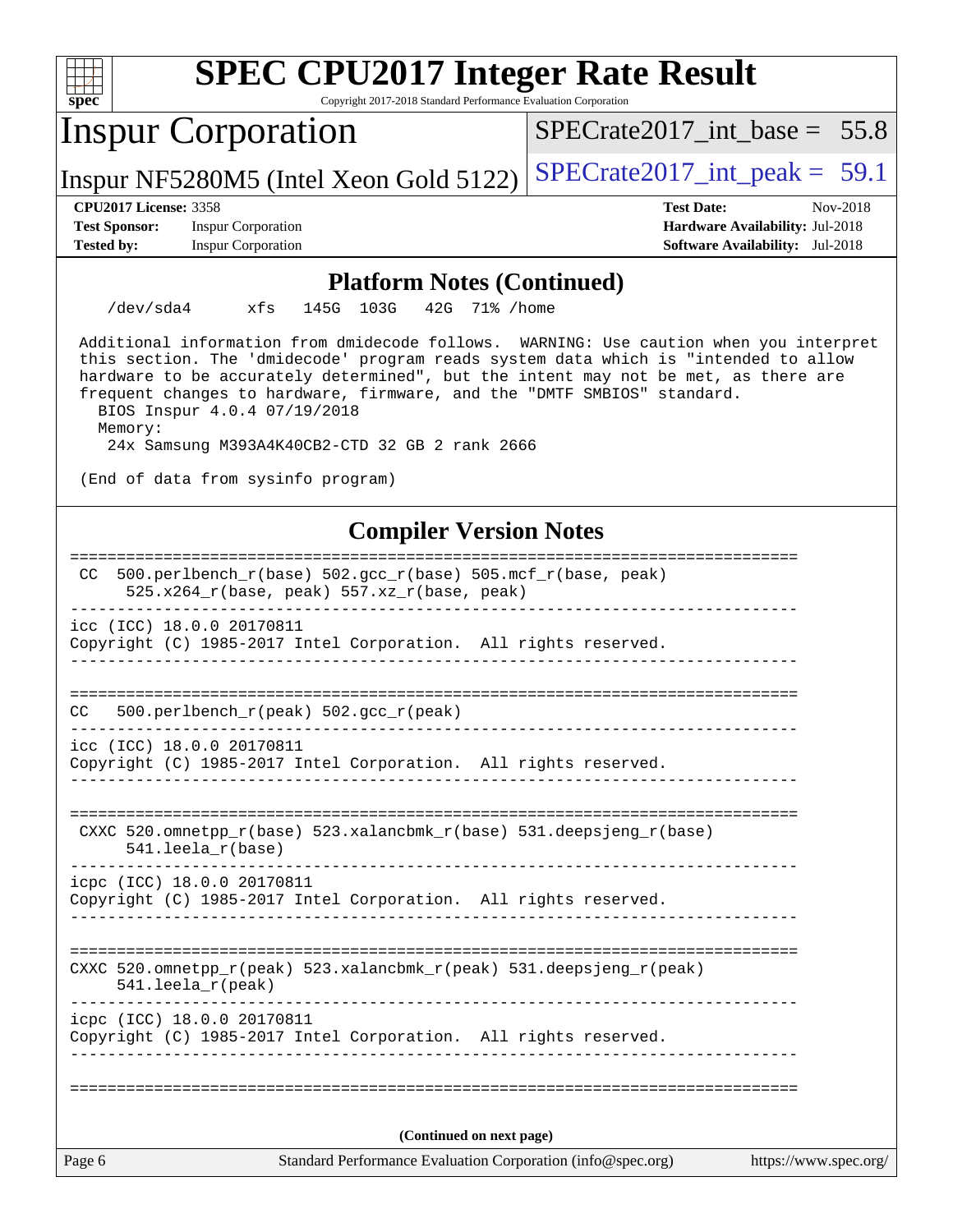

Copyright 2017-2018 Standard Performance Evaluation Corporation

## Inspur Corporation

SPECrate2017 int\_base =  $55.8$ 

Inspur NF5280M5 (Intel Xeon Gold 5122)  $|SPECrate2017\_int\_peak = 59.1$ 

**[Test Sponsor:](http://www.spec.org/auto/cpu2017/Docs/result-fields.html#TestSponsor)** Inspur Corporation **[Hardware Availability:](http://www.spec.org/auto/cpu2017/Docs/result-fields.html#HardwareAvailability)** Jul-2018 **[Tested by:](http://www.spec.org/auto/cpu2017/Docs/result-fields.html#Testedby)** Inspur Corporation **[Software Availability:](http://www.spec.org/auto/cpu2017/Docs/result-fields.html#SoftwareAvailability)** Jul-2018

**[CPU2017 License:](http://www.spec.org/auto/cpu2017/Docs/result-fields.html#CPU2017License)** 3358 **[Test Date:](http://www.spec.org/auto/cpu2017/Docs/result-fields.html#TestDate)** Nov-2018

#### **[Compiler Version Notes \(Continued\)](http://www.spec.org/auto/cpu2017/Docs/result-fields.html#CompilerVersionNotes)**

FC 548.exchange2 r(base, peak) ------------------------------------------------------------------------------

ifort (IFORT) 18.0.0 20170811

Copyright (C) 1985-2017 Intel Corporation. All rights reserved.

**[Base Compiler Invocation](http://www.spec.org/auto/cpu2017/Docs/result-fields.html#BaseCompilerInvocation)**

------------------------------------------------------------------------------

[C benchmarks](http://www.spec.org/auto/cpu2017/Docs/result-fields.html#Cbenchmarks):  $i$ cc

[C++ benchmarks:](http://www.spec.org/auto/cpu2017/Docs/result-fields.html#CXXbenchmarks) [icpc](http://www.spec.org/cpu2017/results/res2018q4/cpu2017-20181211-10285.flags.html#user_CXXbase_intel_icpc_18.0_c510b6838c7f56d33e37e94d029a35b4a7bccf4766a728ee175e80a419847e808290a9b78be685c44ab727ea267ec2f070ec5dc83b407c0218cded6866a35d07)

[Fortran benchmarks](http://www.spec.org/auto/cpu2017/Docs/result-fields.html#Fortranbenchmarks): [ifort](http://www.spec.org/cpu2017/results/res2018q4/cpu2017-20181211-10285.flags.html#user_FCbase_intel_ifort_18.0_8111460550e3ca792625aed983ce982f94888b8b503583aa7ba2b8303487b4d8a21a13e7191a45c5fd58ff318f48f9492884d4413fa793fd88dd292cad7027ca)

## **[Base Portability Flags](http://www.spec.org/auto/cpu2017/Docs/result-fields.html#BasePortabilityFlags)**

 500.perlbench\_r: [-DSPEC\\_LP64](http://www.spec.org/cpu2017/results/res2018q4/cpu2017-20181211-10285.flags.html#b500.perlbench_r_basePORTABILITY_DSPEC_LP64) [-DSPEC\\_LINUX\\_X64](http://www.spec.org/cpu2017/results/res2018q4/cpu2017-20181211-10285.flags.html#b500.perlbench_r_baseCPORTABILITY_DSPEC_LINUX_X64) 502.gcc\_r: [-DSPEC\\_LP64](http://www.spec.org/cpu2017/results/res2018q4/cpu2017-20181211-10285.flags.html#suite_basePORTABILITY502_gcc_r_DSPEC_LP64) 505.mcf\_r: [-DSPEC\\_LP64](http://www.spec.org/cpu2017/results/res2018q4/cpu2017-20181211-10285.flags.html#suite_basePORTABILITY505_mcf_r_DSPEC_LP64) 520.omnetpp\_r: [-DSPEC\\_LP64](http://www.spec.org/cpu2017/results/res2018q4/cpu2017-20181211-10285.flags.html#suite_basePORTABILITY520_omnetpp_r_DSPEC_LP64) 523.xalancbmk\_r: [-DSPEC\\_LP64](http://www.spec.org/cpu2017/results/res2018q4/cpu2017-20181211-10285.flags.html#suite_basePORTABILITY523_xalancbmk_r_DSPEC_LP64) [-DSPEC\\_LINUX](http://www.spec.org/cpu2017/results/res2018q4/cpu2017-20181211-10285.flags.html#b523.xalancbmk_r_baseCXXPORTABILITY_DSPEC_LINUX) 525.x264\_r: [-DSPEC\\_LP64](http://www.spec.org/cpu2017/results/res2018q4/cpu2017-20181211-10285.flags.html#suite_basePORTABILITY525_x264_r_DSPEC_LP64) 531.deepsjeng\_r: [-DSPEC\\_LP64](http://www.spec.org/cpu2017/results/res2018q4/cpu2017-20181211-10285.flags.html#suite_basePORTABILITY531_deepsjeng_r_DSPEC_LP64) 541.leela\_r: [-DSPEC\\_LP64](http://www.spec.org/cpu2017/results/res2018q4/cpu2017-20181211-10285.flags.html#suite_basePORTABILITY541_leela_r_DSPEC_LP64) 548.exchange2\_r: [-DSPEC\\_LP64](http://www.spec.org/cpu2017/results/res2018q4/cpu2017-20181211-10285.flags.html#suite_basePORTABILITY548_exchange2_r_DSPEC_LP64) 557.xz\_r: [-DSPEC\\_LP64](http://www.spec.org/cpu2017/results/res2018q4/cpu2017-20181211-10285.flags.html#suite_basePORTABILITY557_xz_r_DSPEC_LP64)

### **[Base Optimization Flags](http://www.spec.org/auto/cpu2017/Docs/result-fields.html#BaseOptimizationFlags)**

[C benchmarks](http://www.spec.org/auto/cpu2017/Docs/result-fields.html#Cbenchmarks):

[-Wl,-z,muldefs](http://www.spec.org/cpu2017/results/res2018q4/cpu2017-20181211-10285.flags.html#user_CCbase_link_force_multiple1_b4cbdb97b34bdee9ceefcfe54f4c8ea74255f0b02a4b23e853cdb0e18eb4525ac79b5a88067c842dd0ee6996c24547a27a4b99331201badda8798ef8a743f577) [-xCORE-AVX512](http://www.spec.org/cpu2017/results/res2018q4/cpu2017-20181211-10285.flags.html#user_CCbase_f-xCORE-AVX512) [-ipo](http://www.spec.org/cpu2017/results/res2018q4/cpu2017-20181211-10285.flags.html#user_CCbase_f-ipo) [-O3](http://www.spec.org/cpu2017/results/res2018q4/cpu2017-20181211-10285.flags.html#user_CCbase_f-O3) [-no-prec-div](http://www.spec.org/cpu2017/results/res2018q4/cpu2017-20181211-10285.flags.html#user_CCbase_f-no-prec-div) [-qopt-mem-layout-trans=3](http://www.spec.org/cpu2017/results/res2018q4/cpu2017-20181211-10285.flags.html#user_CCbase_f-qopt-mem-layout-trans_de80db37974c74b1f0e20d883f0b675c88c3b01e9d123adea9b28688d64333345fb62bc4a798493513fdb68f60282f9a726aa07f478b2f7113531aecce732043) [-L/usr/local/je5.0.1-64/lib](http://www.spec.org/cpu2017/results/res2018q4/cpu2017-20181211-10285.flags.html#user_CCbase_jemalloc_link_path64_4b10a636b7bce113509b17f3bd0d6226c5fb2346b9178c2d0232c14f04ab830f976640479e5c33dc2bcbbdad86ecfb6634cbbd4418746f06f368b512fced5394) [-ljemalloc](http://www.spec.org/cpu2017/results/res2018q4/cpu2017-20181211-10285.flags.html#user_CCbase_jemalloc_link_lib_d1249b907c500fa1c0672f44f562e3d0f79738ae9e3c4a9c376d49f265a04b9c99b167ecedbf6711b3085be911c67ff61f150a17b3472be731631ba4d0471706)

[C++ benchmarks:](http://www.spec.org/auto/cpu2017/Docs/result-fields.html#CXXbenchmarks)

[-Wl,-z,muldefs](http://www.spec.org/cpu2017/results/res2018q4/cpu2017-20181211-10285.flags.html#user_CXXbase_link_force_multiple1_b4cbdb97b34bdee9ceefcfe54f4c8ea74255f0b02a4b23e853cdb0e18eb4525ac79b5a88067c842dd0ee6996c24547a27a4b99331201badda8798ef8a743f577) [-xCORE-AVX512](http://www.spec.org/cpu2017/results/res2018q4/cpu2017-20181211-10285.flags.html#user_CXXbase_f-xCORE-AVX512) [-ipo](http://www.spec.org/cpu2017/results/res2018q4/cpu2017-20181211-10285.flags.html#user_CXXbase_f-ipo) [-O3](http://www.spec.org/cpu2017/results/res2018q4/cpu2017-20181211-10285.flags.html#user_CXXbase_f-O3) [-no-prec-div](http://www.spec.org/cpu2017/results/res2018q4/cpu2017-20181211-10285.flags.html#user_CXXbase_f-no-prec-div) [-qopt-mem-layout-trans=3](http://www.spec.org/cpu2017/results/res2018q4/cpu2017-20181211-10285.flags.html#user_CXXbase_f-qopt-mem-layout-trans_de80db37974c74b1f0e20d883f0b675c88c3b01e9d123adea9b28688d64333345fb62bc4a798493513fdb68f60282f9a726aa07f478b2f7113531aecce732043) [-L/usr/local/je5.0.1-64/lib](http://www.spec.org/cpu2017/results/res2018q4/cpu2017-20181211-10285.flags.html#user_CXXbase_jemalloc_link_path64_4b10a636b7bce113509b17f3bd0d6226c5fb2346b9178c2d0232c14f04ab830f976640479e5c33dc2bcbbdad86ecfb6634cbbd4418746f06f368b512fced5394) [-ljemalloc](http://www.spec.org/cpu2017/results/res2018q4/cpu2017-20181211-10285.flags.html#user_CXXbase_jemalloc_link_lib_d1249b907c500fa1c0672f44f562e3d0f79738ae9e3c4a9c376d49f265a04b9c99b167ecedbf6711b3085be911c67ff61f150a17b3472be731631ba4d0471706)

**(Continued on next page)**

Page 7 Standard Performance Evaluation Corporation [\(info@spec.org\)](mailto:info@spec.org) <https://www.spec.org/>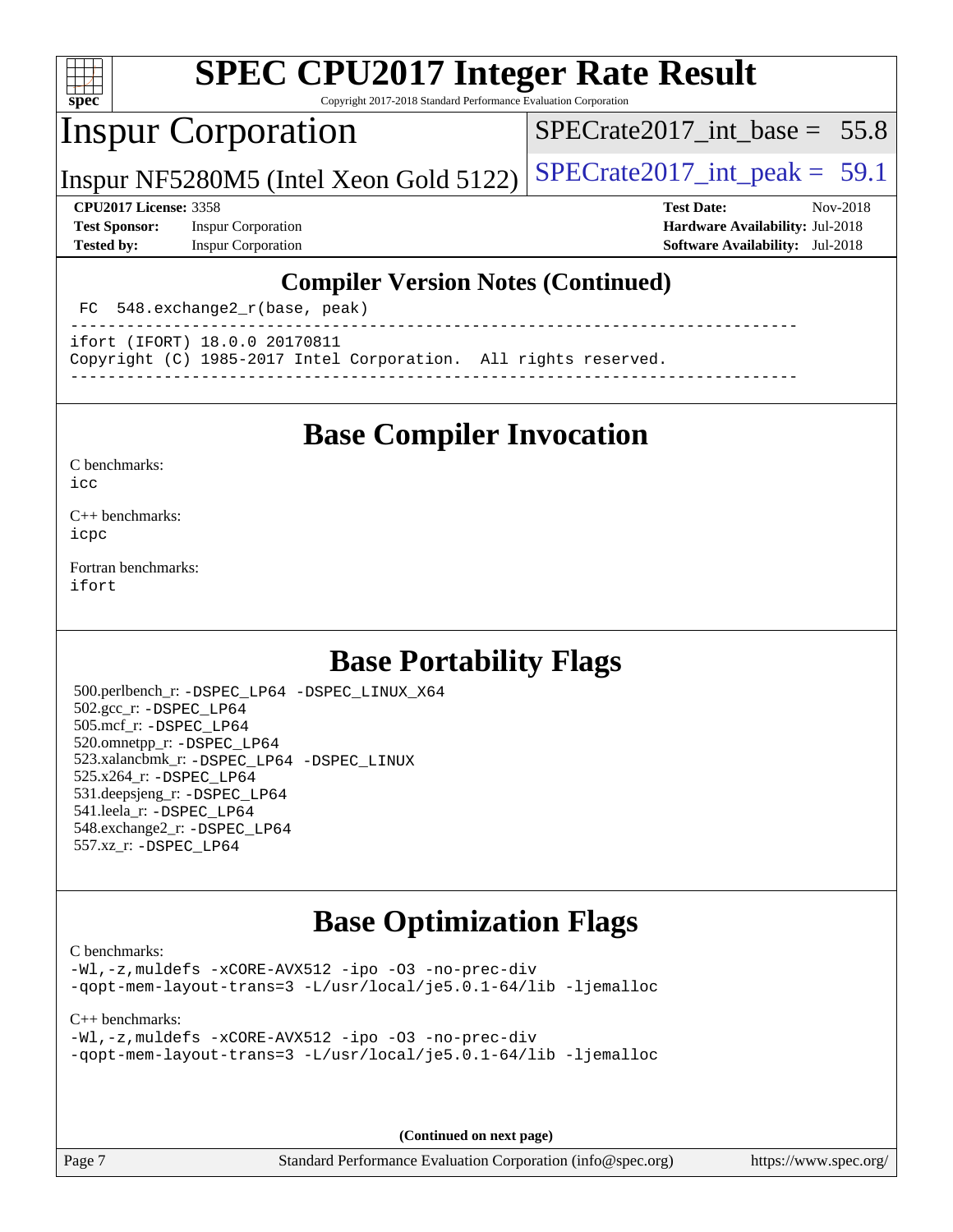

Copyright 2017-2018 Standard Performance Evaluation Corporation

## Inspur Corporation

SPECrate2017 int\_base =  $55.8$ 

Inspur NF5280M5 (Intel Xeon Gold 5122)  $|SPECrate2017\_int\_peak = 59.1$ 

**[Test Sponsor:](http://www.spec.org/auto/cpu2017/Docs/result-fields.html#TestSponsor)** Inspur Corporation **[Hardware Availability:](http://www.spec.org/auto/cpu2017/Docs/result-fields.html#HardwareAvailability)** Jul-2018 **[Tested by:](http://www.spec.org/auto/cpu2017/Docs/result-fields.html#Testedby)** Inspur Corporation **[Software Availability:](http://www.spec.org/auto/cpu2017/Docs/result-fields.html#SoftwareAvailability)** Jul-2018

**[CPU2017 License:](http://www.spec.org/auto/cpu2017/Docs/result-fields.html#CPU2017License)** 3358 **[Test Date:](http://www.spec.org/auto/cpu2017/Docs/result-fields.html#TestDate)** Nov-2018

## **[Base Optimization Flags \(Continued\)](http://www.spec.org/auto/cpu2017/Docs/result-fields.html#BaseOptimizationFlags)**

#### [Fortran benchmarks](http://www.spec.org/auto/cpu2017/Docs/result-fields.html#Fortranbenchmarks):

[-Wl,-z,muldefs](http://www.spec.org/cpu2017/results/res2018q4/cpu2017-20181211-10285.flags.html#user_FCbase_link_force_multiple1_b4cbdb97b34bdee9ceefcfe54f4c8ea74255f0b02a4b23e853cdb0e18eb4525ac79b5a88067c842dd0ee6996c24547a27a4b99331201badda8798ef8a743f577) [-xCORE-AVX512](http://www.spec.org/cpu2017/results/res2018q4/cpu2017-20181211-10285.flags.html#user_FCbase_f-xCORE-AVX512) [-ipo](http://www.spec.org/cpu2017/results/res2018q4/cpu2017-20181211-10285.flags.html#user_FCbase_f-ipo) [-O3](http://www.spec.org/cpu2017/results/res2018q4/cpu2017-20181211-10285.flags.html#user_FCbase_f-O3) [-no-prec-div](http://www.spec.org/cpu2017/results/res2018q4/cpu2017-20181211-10285.flags.html#user_FCbase_f-no-prec-div) [-qopt-mem-layout-trans=3](http://www.spec.org/cpu2017/results/res2018q4/cpu2017-20181211-10285.flags.html#user_FCbase_f-qopt-mem-layout-trans_de80db37974c74b1f0e20d883f0b675c88c3b01e9d123adea9b28688d64333345fb62bc4a798493513fdb68f60282f9a726aa07f478b2f7113531aecce732043) [-nostandard-realloc-lhs](http://www.spec.org/cpu2017/results/res2018q4/cpu2017-20181211-10285.flags.html#user_FCbase_f_2003_std_realloc_82b4557e90729c0f113870c07e44d33d6f5a304b4f63d4c15d2d0f1fab99f5daaed73bdb9275d9ae411527f28b936061aa8b9c8f2d63842963b95c9dd6426b8a) [-align array32byte](http://www.spec.org/cpu2017/results/res2018q4/cpu2017-20181211-10285.flags.html#user_FCbase_align_array32byte_b982fe038af199962ba9a80c053b8342c548c85b40b8e86eb3cc33dee0d7986a4af373ac2d51c3f7cf710a18d62fdce2948f201cd044323541f22fc0fffc51b6) [-L/usr/local/je5.0.1-64/lib](http://www.spec.org/cpu2017/results/res2018q4/cpu2017-20181211-10285.flags.html#user_FCbase_jemalloc_link_path64_4b10a636b7bce113509b17f3bd0d6226c5fb2346b9178c2d0232c14f04ab830f976640479e5c33dc2bcbbdad86ecfb6634cbbd4418746f06f368b512fced5394) [-ljemalloc](http://www.spec.org/cpu2017/results/res2018q4/cpu2017-20181211-10285.flags.html#user_FCbase_jemalloc_link_lib_d1249b907c500fa1c0672f44f562e3d0f79738ae9e3c4a9c376d49f265a04b9c99b167ecedbf6711b3085be911c67ff61f150a17b3472be731631ba4d0471706)

### **[Base Other Flags](http://www.spec.org/auto/cpu2017/Docs/result-fields.html#BaseOtherFlags)**

[C benchmarks](http://www.spec.org/auto/cpu2017/Docs/result-fields.html#Cbenchmarks):  $-m64 - std= c11$  $-m64 - std= c11$ 

[C++ benchmarks:](http://www.spec.org/auto/cpu2017/Docs/result-fields.html#CXXbenchmarks) [-m64](http://www.spec.org/cpu2017/results/res2018q4/cpu2017-20181211-10285.flags.html#user_CXXbase_intel_intel64_18.0_af43caccfc8ded86e7699f2159af6efc7655f51387b94da716254467f3c01020a5059329e2569e4053f409e7c9202a7efc638f7a6d1ffb3f52dea4a3e31d82ab)

[Fortran benchmarks](http://www.spec.org/auto/cpu2017/Docs/result-fields.html#Fortranbenchmarks): [-m64](http://www.spec.org/cpu2017/results/res2018q4/cpu2017-20181211-10285.flags.html#user_FCbase_intel_intel64_18.0_af43caccfc8ded86e7699f2159af6efc7655f51387b94da716254467f3c01020a5059329e2569e4053f409e7c9202a7efc638f7a6d1ffb3f52dea4a3e31d82ab)

### **[Peak Compiler Invocation](http://www.spec.org/auto/cpu2017/Docs/result-fields.html#PeakCompilerInvocation)**

[C benchmarks](http://www.spec.org/auto/cpu2017/Docs/result-fields.html#Cbenchmarks): [icc](http://www.spec.org/cpu2017/results/res2018q4/cpu2017-20181211-10285.flags.html#user_CCpeak_intel_icc_18.0_66fc1ee009f7361af1fbd72ca7dcefbb700085f36577c54f309893dd4ec40d12360134090235512931783d35fd58c0460139e722d5067c5574d8eaf2b3e37e92)

[C++ benchmarks:](http://www.spec.org/auto/cpu2017/Docs/result-fields.html#CXXbenchmarks) [icpc](http://www.spec.org/cpu2017/results/res2018q4/cpu2017-20181211-10285.flags.html#user_CXXpeak_intel_icpc_18.0_c510b6838c7f56d33e37e94d029a35b4a7bccf4766a728ee175e80a419847e808290a9b78be685c44ab727ea267ec2f070ec5dc83b407c0218cded6866a35d07)

[Fortran benchmarks](http://www.spec.org/auto/cpu2017/Docs/result-fields.html#Fortranbenchmarks): [ifort](http://www.spec.org/cpu2017/results/res2018q4/cpu2017-20181211-10285.flags.html#user_FCpeak_intel_ifort_18.0_8111460550e3ca792625aed983ce982f94888b8b503583aa7ba2b8303487b4d8a21a13e7191a45c5fd58ff318f48f9492884d4413fa793fd88dd292cad7027ca)

## **[Peak Portability Flags](http://www.spec.org/auto/cpu2017/Docs/result-fields.html#PeakPortabilityFlags)**

 500.perlbench\_r: [-DSPEC\\_LP64](http://www.spec.org/cpu2017/results/res2018q4/cpu2017-20181211-10285.flags.html#b500.perlbench_r_peakPORTABILITY_DSPEC_LP64) [-DSPEC\\_LINUX\\_X64](http://www.spec.org/cpu2017/results/res2018q4/cpu2017-20181211-10285.flags.html#b500.perlbench_r_peakCPORTABILITY_DSPEC_LINUX_X64) 502.gcc\_r: [-D\\_FILE\\_OFFSET\\_BITS=64](http://www.spec.org/cpu2017/results/res2018q4/cpu2017-20181211-10285.flags.html#user_peakPORTABILITY502_gcc_r_file_offset_bits_64_5ae949a99b284ddf4e95728d47cb0843d81b2eb0e18bdfe74bbf0f61d0b064f4bda2f10ea5eb90e1dcab0e84dbc592acfc5018bc955c18609f94ddb8d550002c) 505.mcf\_r: [-DSPEC\\_LP64](http://www.spec.org/cpu2017/results/res2018q4/cpu2017-20181211-10285.flags.html#suite_peakPORTABILITY505_mcf_r_DSPEC_LP64) 520.omnetpp\_r: [-DSPEC\\_LP64](http://www.spec.org/cpu2017/results/res2018q4/cpu2017-20181211-10285.flags.html#suite_peakPORTABILITY520_omnetpp_r_DSPEC_LP64) 523.xalancbmk\_r: [-D\\_FILE\\_OFFSET\\_BITS=64](http://www.spec.org/cpu2017/results/res2018q4/cpu2017-20181211-10285.flags.html#user_peakPORTABILITY523_xalancbmk_r_file_offset_bits_64_5ae949a99b284ddf4e95728d47cb0843d81b2eb0e18bdfe74bbf0f61d0b064f4bda2f10ea5eb90e1dcab0e84dbc592acfc5018bc955c18609f94ddb8d550002c) [-DSPEC\\_LINUX](http://www.spec.org/cpu2017/results/res2018q4/cpu2017-20181211-10285.flags.html#b523.xalancbmk_r_peakCXXPORTABILITY_DSPEC_LINUX) 525.x264\_r: [-DSPEC\\_LP64](http://www.spec.org/cpu2017/results/res2018q4/cpu2017-20181211-10285.flags.html#suite_peakPORTABILITY525_x264_r_DSPEC_LP64) 531.deepsjeng\_r: [-DSPEC\\_LP64](http://www.spec.org/cpu2017/results/res2018q4/cpu2017-20181211-10285.flags.html#suite_peakPORTABILITY531_deepsjeng_r_DSPEC_LP64) 541.leela\_r: [-DSPEC\\_LP64](http://www.spec.org/cpu2017/results/res2018q4/cpu2017-20181211-10285.flags.html#suite_peakPORTABILITY541_leela_r_DSPEC_LP64) 548.exchange2\_r: [-DSPEC\\_LP64](http://www.spec.org/cpu2017/results/res2018q4/cpu2017-20181211-10285.flags.html#suite_peakPORTABILITY548_exchange2_r_DSPEC_LP64) 557.xz\_r: [-DSPEC\\_LP64](http://www.spec.org/cpu2017/results/res2018q4/cpu2017-20181211-10285.flags.html#suite_peakPORTABILITY557_xz_r_DSPEC_LP64)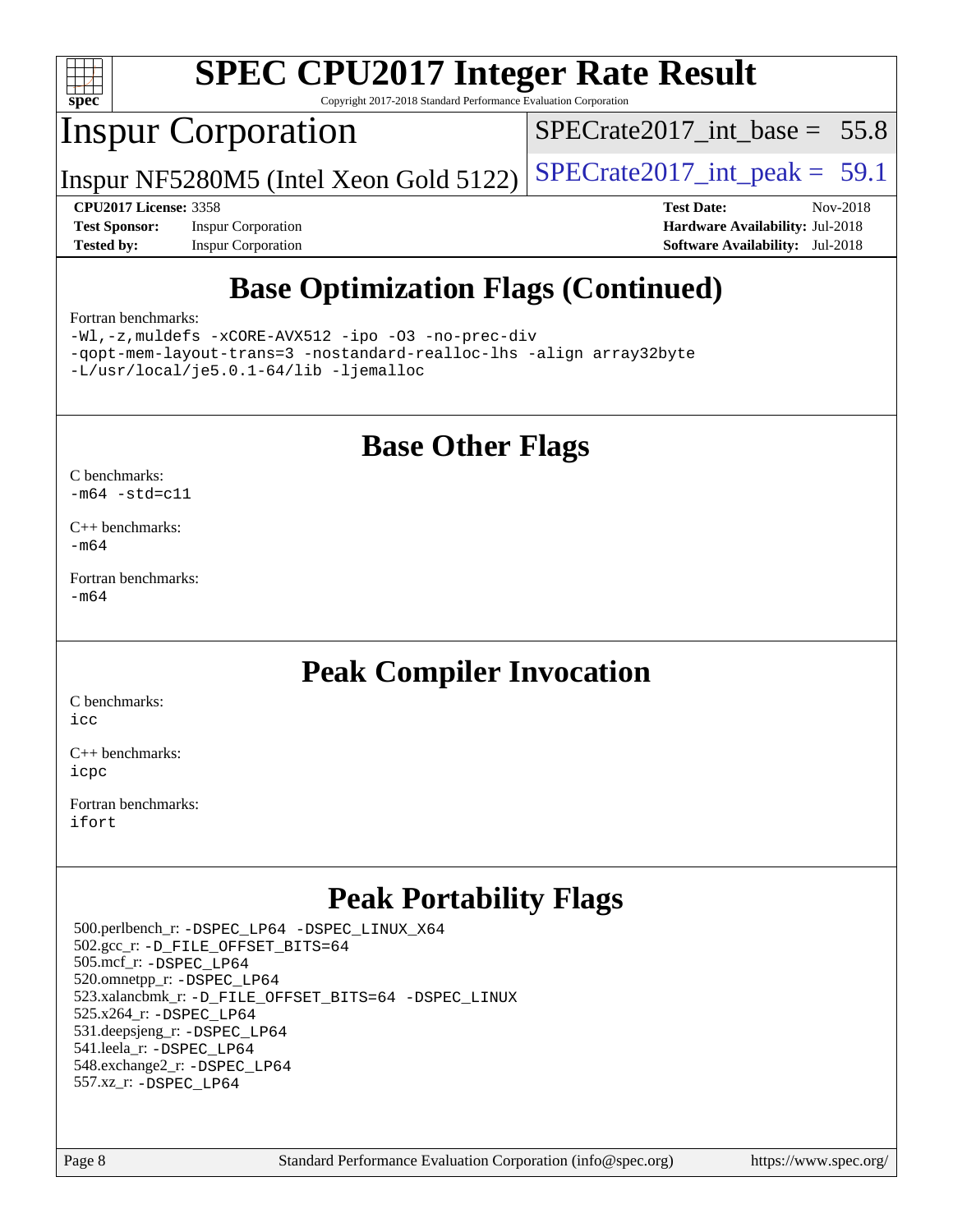

Copyright 2017-2018 Standard Performance Evaluation Corporation

## Inspur Corporation

SPECrate2017 int\_base =  $55.8$ 

Inspur NF5280M5 (Intel Xeon Gold 5122)  $|SPECrate2017\_int\_peak = 59.1$ 

**[Test Sponsor:](http://www.spec.org/auto/cpu2017/Docs/result-fields.html#TestSponsor)** Inspur Corporation **[Hardware Availability:](http://www.spec.org/auto/cpu2017/Docs/result-fields.html#HardwareAvailability)** Jul-2018 **[Tested by:](http://www.spec.org/auto/cpu2017/Docs/result-fields.html#Testedby)** Inspur Corporation **[Software Availability:](http://www.spec.org/auto/cpu2017/Docs/result-fields.html#SoftwareAvailability)** Jul-2018

**[CPU2017 License:](http://www.spec.org/auto/cpu2017/Docs/result-fields.html#CPU2017License)** 3358 **[Test Date:](http://www.spec.org/auto/cpu2017/Docs/result-fields.html#TestDate)** Nov-2018

## **[Peak Optimization Flags](http://www.spec.org/auto/cpu2017/Docs/result-fields.html#PeakOptimizationFlags)**

```
C benchmarks:
```
 500.perlbench\_r: [-Wl,-z,muldefs](http://www.spec.org/cpu2017/results/res2018q4/cpu2017-20181211-10285.flags.html#user_peakEXTRA_LDFLAGS500_perlbench_r_link_force_multiple1_b4cbdb97b34bdee9ceefcfe54f4c8ea74255f0b02a4b23e853cdb0e18eb4525ac79b5a88067c842dd0ee6996c24547a27a4b99331201badda8798ef8a743f577) [-prof-gen](http://www.spec.org/cpu2017/results/res2018q4/cpu2017-20181211-10285.flags.html#user_peakPASS1_CFLAGSPASS1_LDFLAGS500_perlbench_r_prof_gen_5aa4926d6013ddb2a31985c654b3eb18169fc0c6952a63635c234f711e6e63dd76e94ad52365559451ec499a2cdb89e4dc58ba4c67ef54ca681ffbe1461d6b36)(pass 1) [-prof-use](http://www.spec.org/cpu2017/results/res2018q4/cpu2017-20181211-10285.flags.html#user_peakPASS2_CFLAGSPASS2_LDFLAGS500_perlbench_r_prof_use_1a21ceae95f36a2b53c25747139a6c16ca95bd9def2a207b4f0849963b97e94f5260e30a0c64f4bb623698870e679ca08317ef8150905d41bd88c6f78df73f19)(pass 2) [-ipo](http://www.spec.org/cpu2017/results/res2018q4/cpu2017-20181211-10285.flags.html#user_peakPASS1_COPTIMIZEPASS2_COPTIMIZE500_perlbench_r_f-ipo) [-xCORE-AVX512](http://www.spec.org/cpu2017/results/res2018q4/cpu2017-20181211-10285.flags.html#user_peakPASS2_COPTIMIZE500_perlbench_r_f-xCORE-AVX512) [-O3](http://www.spec.org/cpu2017/results/res2018q4/cpu2017-20181211-10285.flags.html#user_peakPASS1_COPTIMIZEPASS2_COPTIMIZE500_perlbench_r_f-O3) [-no-prec-div](http://www.spec.org/cpu2017/results/res2018q4/cpu2017-20181211-10285.flags.html#user_peakPASS1_COPTIMIZEPASS2_COPTIMIZE500_perlbench_r_f-no-prec-div) [-qopt-mem-layout-trans=3](http://www.spec.org/cpu2017/results/res2018q4/cpu2017-20181211-10285.flags.html#user_peakPASS1_COPTIMIZEPASS2_COPTIMIZE500_perlbench_r_f-qopt-mem-layout-trans_de80db37974c74b1f0e20d883f0b675c88c3b01e9d123adea9b28688d64333345fb62bc4a798493513fdb68f60282f9a726aa07f478b2f7113531aecce732043) [-fno-strict-overflow](http://www.spec.org/cpu2017/results/res2018q4/cpu2017-20181211-10285.flags.html#user_peakEXTRA_OPTIMIZE500_perlbench_r_f-fno-strict-overflow) [-L/usr/local/je5.0.1-64/lib](http://www.spec.org/cpu2017/results/res2018q4/cpu2017-20181211-10285.flags.html#user_peakEXTRA_LIBS500_perlbench_r_jemalloc_link_path64_4b10a636b7bce113509b17f3bd0d6226c5fb2346b9178c2d0232c14f04ab830f976640479e5c33dc2bcbbdad86ecfb6634cbbd4418746f06f368b512fced5394) [-ljemalloc](http://www.spec.org/cpu2017/results/res2018q4/cpu2017-20181211-10285.flags.html#user_peakEXTRA_LIBS500_perlbench_r_jemalloc_link_lib_d1249b907c500fa1c0672f44f562e3d0f79738ae9e3c4a9c376d49f265a04b9c99b167ecedbf6711b3085be911c67ff61f150a17b3472be731631ba4d0471706) 502.gcc\_r: [-L/opt/intel/compilers\\_and\\_libraries\\_2018/linux/lib/ia32](http://www.spec.org/cpu2017/results/res2018q4/cpu2017-20181211-10285.flags.html#user_peakCCLD502_gcc_r_Enable-32bit-runtime_af243bdb1d79e4c7a4f720bf8275e627de2ecd461de63307bc14cef0633fde3cd7bb2facb32dcc8be9566045fb55d40ce2b72b725f73827aa7833441b71b9343) [-Wl,-z,muldefs](http://www.spec.org/cpu2017/results/res2018q4/cpu2017-20181211-10285.flags.html#user_peakEXTRA_LDFLAGS502_gcc_r_link_force_multiple1_b4cbdb97b34bdee9ceefcfe54f4c8ea74255f0b02a4b23e853cdb0e18eb4525ac79b5a88067c842dd0ee6996c24547a27a4b99331201badda8798ef8a743f577) [-prof-gen](http://www.spec.org/cpu2017/results/res2018q4/cpu2017-20181211-10285.flags.html#user_peakPASS1_CFLAGSPASS1_LDFLAGS502_gcc_r_prof_gen_5aa4926d6013ddb2a31985c654b3eb18169fc0c6952a63635c234f711e6e63dd76e94ad52365559451ec499a2cdb89e4dc58ba4c67ef54ca681ffbe1461d6b36)(pass 1) [-prof-use](http://www.spec.org/cpu2017/results/res2018q4/cpu2017-20181211-10285.flags.html#user_peakPASS2_CFLAGSPASS2_LDFLAGS502_gcc_r_prof_use_1a21ceae95f36a2b53c25747139a6c16ca95bd9def2a207b4f0849963b97e94f5260e30a0c64f4bb623698870e679ca08317ef8150905d41bd88c6f78df73f19)(pass 2) [-ipo](http://www.spec.org/cpu2017/results/res2018q4/cpu2017-20181211-10285.flags.html#user_peakPASS1_COPTIMIZEPASS2_COPTIMIZE502_gcc_r_f-ipo) [-xCORE-AVX512](http://www.spec.org/cpu2017/results/res2018q4/cpu2017-20181211-10285.flags.html#user_peakPASS2_COPTIMIZE502_gcc_r_f-xCORE-AVX512) [-O3](http://www.spec.org/cpu2017/results/res2018q4/cpu2017-20181211-10285.flags.html#user_peakPASS1_COPTIMIZEPASS2_COPTIMIZE502_gcc_r_f-O3) [-no-prec-div](http://www.spec.org/cpu2017/results/res2018q4/cpu2017-20181211-10285.flags.html#user_peakPASS1_COPTIMIZEPASS2_COPTIMIZE502_gcc_r_f-no-prec-div) [-qopt-mem-layout-trans=3](http://www.spec.org/cpu2017/results/res2018q4/cpu2017-20181211-10285.flags.html#user_peakPASS1_COPTIMIZEPASS2_COPTIMIZE502_gcc_r_f-qopt-mem-layout-trans_de80db37974c74b1f0e20d883f0b675c88c3b01e9d123adea9b28688d64333345fb62bc4a798493513fdb68f60282f9a726aa07f478b2f7113531aecce732043) [-L/usr/local/je5.0.1-32/lib](http://www.spec.org/cpu2017/results/res2018q4/cpu2017-20181211-10285.flags.html#user_peakEXTRA_LIBS502_gcc_r_jemalloc_link_path32_e29f22e8e6c17053bbc6a0971f5a9c01a601a06bb1a59df2084b77a2fe0a2995b64fd4256feaeea39eeba3aae142e96e2b2b0a28974019c0c0c88139a84f900a) [-ljemalloc](http://www.spec.org/cpu2017/results/res2018q4/cpu2017-20181211-10285.flags.html#user_peakEXTRA_LIBS502_gcc_r_jemalloc_link_lib_d1249b907c500fa1c0672f44f562e3d0f79738ae9e3c4a9c376d49f265a04b9c99b167ecedbf6711b3085be911c67ff61f150a17b3472be731631ba4d0471706) 505.mcf\_r: [-Wl,-z,muldefs](http://www.spec.org/cpu2017/results/res2018q4/cpu2017-20181211-10285.flags.html#user_peakEXTRA_LDFLAGS505_mcf_r_link_force_multiple1_b4cbdb97b34bdee9ceefcfe54f4c8ea74255f0b02a4b23e853cdb0e18eb4525ac79b5a88067c842dd0ee6996c24547a27a4b99331201badda8798ef8a743f577) [-xCORE-AVX512](http://www.spec.org/cpu2017/results/res2018q4/cpu2017-20181211-10285.flags.html#user_peakCOPTIMIZE505_mcf_r_f-xCORE-AVX512) [-ipo](http://www.spec.org/cpu2017/results/res2018q4/cpu2017-20181211-10285.flags.html#user_peakCOPTIMIZE505_mcf_r_f-ipo) [-O3](http://www.spec.org/cpu2017/results/res2018q4/cpu2017-20181211-10285.flags.html#user_peakCOPTIMIZE505_mcf_r_f-O3) [-no-prec-div](http://www.spec.org/cpu2017/results/res2018q4/cpu2017-20181211-10285.flags.html#user_peakCOPTIMIZE505_mcf_r_f-no-prec-div) [-qopt-mem-layout-trans=3](http://www.spec.org/cpu2017/results/res2018q4/cpu2017-20181211-10285.flags.html#user_peakCOPTIMIZE505_mcf_r_f-qopt-mem-layout-trans_de80db37974c74b1f0e20d883f0b675c88c3b01e9d123adea9b28688d64333345fb62bc4a798493513fdb68f60282f9a726aa07f478b2f7113531aecce732043) [-L/usr/local/je5.0.1-64/lib](http://www.spec.org/cpu2017/results/res2018q4/cpu2017-20181211-10285.flags.html#user_peakEXTRA_LIBS505_mcf_r_jemalloc_link_path64_4b10a636b7bce113509b17f3bd0d6226c5fb2346b9178c2d0232c14f04ab830f976640479e5c33dc2bcbbdad86ecfb6634cbbd4418746f06f368b512fced5394) [-ljemalloc](http://www.spec.org/cpu2017/results/res2018q4/cpu2017-20181211-10285.flags.html#user_peakEXTRA_LIBS505_mcf_r_jemalloc_link_lib_d1249b907c500fa1c0672f44f562e3d0f79738ae9e3c4a9c376d49f265a04b9c99b167ecedbf6711b3085be911c67ff61f150a17b3472be731631ba4d0471706) 525.x264\_r: [-Wl,-z,muldefs](http://www.spec.org/cpu2017/results/res2018q4/cpu2017-20181211-10285.flags.html#user_peakEXTRA_LDFLAGS525_x264_r_link_force_multiple1_b4cbdb97b34bdee9ceefcfe54f4c8ea74255f0b02a4b23e853cdb0e18eb4525ac79b5a88067c842dd0ee6996c24547a27a4b99331201badda8798ef8a743f577) [-xCORE-AVX512](http://www.spec.org/cpu2017/results/res2018q4/cpu2017-20181211-10285.flags.html#user_peakCOPTIMIZE525_x264_r_f-xCORE-AVX512) [-ipo](http://www.spec.org/cpu2017/results/res2018q4/cpu2017-20181211-10285.flags.html#user_peakCOPTIMIZE525_x264_r_f-ipo) [-O3](http://www.spec.org/cpu2017/results/res2018q4/cpu2017-20181211-10285.flags.html#user_peakCOPTIMIZE525_x264_r_f-O3) [-no-prec-div](http://www.spec.org/cpu2017/results/res2018q4/cpu2017-20181211-10285.flags.html#user_peakCOPTIMIZE525_x264_r_f-no-prec-div) [-qopt-mem-layout-trans=3](http://www.spec.org/cpu2017/results/res2018q4/cpu2017-20181211-10285.flags.html#user_peakCOPTIMIZE525_x264_r_f-qopt-mem-layout-trans_de80db37974c74b1f0e20d883f0b675c88c3b01e9d123adea9b28688d64333345fb62bc4a798493513fdb68f60282f9a726aa07f478b2f7113531aecce732043) [-fno-alias](http://www.spec.org/cpu2017/results/res2018q4/cpu2017-20181211-10285.flags.html#user_peakEXTRA_OPTIMIZE525_x264_r_f-no-alias_77dbac10d91cbfe898fbf4a29d1b29b694089caa623bdd1baccc9957d4edbe8d106c0b357e2748a65b44fc9e83d78098bb898077f3fe92f9faf24f7bd4a07ed7) [-L/usr/local/je5.0.1-64/lib](http://www.spec.org/cpu2017/results/res2018q4/cpu2017-20181211-10285.flags.html#user_peakEXTRA_LIBS525_x264_r_jemalloc_link_path64_4b10a636b7bce113509b17f3bd0d6226c5fb2346b9178c2d0232c14f04ab830f976640479e5c33dc2bcbbdad86ecfb6634cbbd4418746f06f368b512fced5394) [-ljemalloc](http://www.spec.org/cpu2017/results/res2018q4/cpu2017-20181211-10285.flags.html#user_peakEXTRA_LIBS525_x264_r_jemalloc_link_lib_d1249b907c500fa1c0672f44f562e3d0f79738ae9e3c4a9c376d49f265a04b9c99b167ecedbf6711b3085be911c67ff61f150a17b3472be731631ba4d0471706) 557.xz\_r: Same as 505.mcf\_r [C++ benchmarks](http://www.spec.org/auto/cpu2017/Docs/result-fields.html#CXXbenchmarks): 520.omnetpp\_r: [-Wl,-z,muldefs](http://www.spec.org/cpu2017/results/res2018q4/cpu2017-20181211-10285.flags.html#user_peakEXTRA_LDFLAGS520_omnetpp_r_link_force_multiple1_b4cbdb97b34bdee9ceefcfe54f4c8ea74255f0b02a4b23e853cdb0e18eb4525ac79b5a88067c842dd0ee6996c24547a27a4b99331201badda8798ef8a743f577) [-prof-gen](http://www.spec.org/cpu2017/results/res2018q4/cpu2017-20181211-10285.flags.html#user_peakPASS1_CXXFLAGSPASS1_LDFLAGS520_omnetpp_r_prof_gen_5aa4926d6013ddb2a31985c654b3eb18169fc0c6952a63635c234f711e6e63dd76e94ad52365559451ec499a2cdb89e4dc58ba4c67ef54ca681ffbe1461d6b36)(pass 1) [-prof-use](http://www.spec.org/cpu2017/results/res2018q4/cpu2017-20181211-10285.flags.html#user_peakPASS2_CXXFLAGSPASS2_LDFLAGS520_omnetpp_r_prof_use_1a21ceae95f36a2b53c25747139a6c16ca95bd9def2a207b4f0849963b97e94f5260e30a0c64f4bb623698870e679ca08317ef8150905d41bd88c6f78df73f19)(pass 2) [-ipo](http://www.spec.org/cpu2017/results/res2018q4/cpu2017-20181211-10285.flags.html#user_peakPASS1_CXXOPTIMIZEPASS2_CXXOPTIMIZE520_omnetpp_r_f-ipo) [-xCORE-AVX512](http://www.spec.org/cpu2017/results/res2018q4/cpu2017-20181211-10285.flags.html#user_peakPASS2_CXXOPTIMIZE520_omnetpp_r_f-xCORE-AVX512) [-O3](http://www.spec.org/cpu2017/results/res2018q4/cpu2017-20181211-10285.flags.html#user_peakPASS1_CXXOPTIMIZEPASS2_CXXOPTIMIZE520_omnetpp_r_f-O3) [-no-prec-div](http://www.spec.org/cpu2017/results/res2018q4/cpu2017-20181211-10285.flags.html#user_peakPASS1_CXXOPTIMIZEPASS2_CXXOPTIMIZE520_omnetpp_r_f-no-prec-div) [-qopt-mem-layout-trans=3](http://www.spec.org/cpu2017/results/res2018q4/cpu2017-20181211-10285.flags.html#user_peakPASS1_CXXOPTIMIZEPASS2_CXXOPTIMIZE520_omnetpp_r_f-qopt-mem-layout-trans_de80db37974c74b1f0e20d883f0b675c88c3b01e9d123adea9b28688d64333345fb62bc4a798493513fdb68f60282f9a726aa07f478b2f7113531aecce732043) [-L/usr/local/je5.0.1-64/lib](http://www.spec.org/cpu2017/results/res2018q4/cpu2017-20181211-10285.flags.html#user_peakEXTRA_LIBS520_omnetpp_r_jemalloc_link_path64_4b10a636b7bce113509b17f3bd0d6226c5fb2346b9178c2d0232c14f04ab830f976640479e5c33dc2bcbbdad86ecfb6634cbbd4418746f06f368b512fced5394) [-ljemalloc](http://www.spec.org/cpu2017/results/res2018q4/cpu2017-20181211-10285.flags.html#user_peakEXTRA_LIBS520_omnetpp_r_jemalloc_link_lib_d1249b907c500fa1c0672f44f562e3d0f79738ae9e3c4a9c376d49f265a04b9c99b167ecedbf6711b3085be911c67ff61f150a17b3472be731631ba4d0471706) 523.xalancbmk\_r: [-L/opt/intel/compilers\\_and\\_libraries\\_2018/linux/lib/ia32](http://www.spec.org/cpu2017/results/res2018q4/cpu2017-20181211-10285.flags.html#user_peakCXXLD523_xalancbmk_r_Enable-32bit-runtime_af243bdb1d79e4c7a4f720bf8275e627de2ecd461de63307bc14cef0633fde3cd7bb2facb32dcc8be9566045fb55d40ce2b72b725f73827aa7833441b71b9343) [-Wl,-z,muldefs](http://www.spec.org/cpu2017/results/res2018q4/cpu2017-20181211-10285.flags.html#user_peakEXTRA_LDFLAGS523_xalancbmk_r_link_force_multiple1_b4cbdb97b34bdee9ceefcfe54f4c8ea74255f0b02a4b23e853cdb0e18eb4525ac79b5a88067c842dd0ee6996c24547a27a4b99331201badda8798ef8a743f577) [-prof-gen](http://www.spec.org/cpu2017/results/res2018q4/cpu2017-20181211-10285.flags.html#user_peakPASS1_CXXFLAGSPASS1_LDFLAGS523_xalancbmk_r_prof_gen_5aa4926d6013ddb2a31985c654b3eb18169fc0c6952a63635c234f711e6e63dd76e94ad52365559451ec499a2cdb89e4dc58ba4c67ef54ca681ffbe1461d6b36)(pass 1) [-prof-use](http://www.spec.org/cpu2017/results/res2018q4/cpu2017-20181211-10285.flags.html#user_peakPASS2_CXXFLAGSPASS2_LDFLAGS523_xalancbmk_r_prof_use_1a21ceae95f36a2b53c25747139a6c16ca95bd9def2a207b4f0849963b97e94f5260e30a0c64f4bb623698870e679ca08317ef8150905d41bd88c6f78df73f19)(pass 2) [-ipo](http://www.spec.org/cpu2017/results/res2018q4/cpu2017-20181211-10285.flags.html#user_peakPASS1_CXXOPTIMIZEPASS2_CXXOPTIMIZE523_xalancbmk_r_f-ipo) [-xCORE-AVX512](http://www.spec.org/cpu2017/results/res2018q4/cpu2017-20181211-10285.flags.html#user_peakPASS2_CXXOPTIMIZE523_xalancbmk_r_f-xCORE-AVX512) [-O3](http://www.spec.org/cpu2017/results/res2018q4/cpu2017-20181211-10285.flags.html#user_peakPASS1_CXXOPTIMIZEPASS2_CXXOPTIMIZE523_xalancbmk_r_f-O3) [-no-prec-div](http://www.spec.org/cpu2017/results/res2018q4/cpu2017-20181211-10285.flags.html#user_peakPASS1_CXXOPTIMIZEPASS2_CXXOPTIMIZE523_xalancbmk_r_f-no-prec-div) [-qopt-mem-layout-trans=3](http://www.spec.org/cpu2017/results/res2018q4/cpu2017-20181211-10285.flags.html#user_peakPASS1_CXXOPTIMIZEPASS2_CXXOPTIMIZE523_xalancbmk_r_f-qopt-mem-layout-trans_de80db37974c74b1f0e20d883f0b675c88c3b01e9d123adea9b28688d64333345fb62bc4a798493513fdb68f60282f9a726aa07f478b2f7113531aecce732043) [-L/usr/local/je5.0.1-32/lib](http://www.spec.org/cpu2017/results/res2018q4/cpu2017-20181211-10285.flags.html#user_peakEXTRA_LIBS523_xalancbmk_r_jemalloc_link_path32_e29f22e8e6c17053bbc6a0971f5a9c01a601a06bb1a59df2084b77a2fe0a2995b64fd4256feaeea39eeba3aae142e96e2b2b0a28974019c0c0c88139a84f900a) [-ljemalloc](http://www.spec.org/cpu2017/results/res2018q4/cpu2017-20181211-10285.flags.html#user_peakEXTRA_LIBS523_xalancbmk_r_jemalloc_link_lib_d1249b907c500fa1c0672f44f562e3d0f79738ae9e3c4a9c376d49f265a04b9c99b167ecedbf6711b3085be911c67ff61f150a17b3472be731631ba4d0471706) 531.deepsjeng\_r: Same as 520.omnetpp\_r 541.leela\_r: Same as 520.omnetpp\_r [Fortran benchmarks:](http://www.spec.org/auto/cpu2017/Docs/result-fields.html#Fortranbenchmarks) [-Wl,-z,muldefs](http://www.spec.org/cpu2017/results/res2018q4/cpu2017-20181211-10285.flags.html#user_FCpeak_link_force_multiple1_b4cbdb97b34bdee9ceefcfe54f4c8ea74255f0b02a4b23e853cdb0e18eb4525ac79b5a88067c842dd0ee6996c24547a27a4b99331201badda8798ef8a743f577) [-xCORE-AVX512](http://www.spec.org/cpu2017/results/res2018q4/cpu2017-20181211-10285.flags.html#user_FCpeak_f-xCORE-AVX512) [-ipo](http://www.spec.org/cpu2017/results/res2018q4/cpu2017-20181211-10285.flags.html#user_FCpeak_f-ipo) [-O3](http://www.spec.org/cpu2017/results/res2018q4/cpu2017-20181211-10285.flags.html#user_FCpeak_f-O3) [-no-prec-div](http://www.spec.org/cpu2017/results/res2018q4/cpu2017-20181211-10285.flags.html#user_FCpeak_f-no-prec-div) [-qopt-mem-layout-trans=3](http://www.spec.org/cpu2017/results/res2018q4/cpu2017-20181211-10285.flags.html#user_FCpeak_f-qopt-mem-layout-trans_de80db37974c74b1f0e20d883f0b675c88c3b01e9d123adea9b28688d64333345fb62bc4a798493513fdb68f60282f9a726aa07f478b2f7113531aecce732043) [-nostandard-realloc-lhs](http://www.spec.org/cpu2017/results/res2018q4/cpu2017-20181211-10285.flags.html#user_FCpeak_f_2003_std_realloc_82b4557e90729c0f113870c07e44d33d6f5a304b4f63d4c15d2d0f1fab99f5daaed73bdb9275d9ae411527f28b936061aa8b9c8f2d63842963b95c9dd6426b8a) [-align array32byte](http://www.spec.org/cpu2017/results/res2018q4/cpu2017-20181211-10285.flags.html#user_FCpeak_align_array32byte_b982fe038af199962ba9a80c053b8342c548c85b40b8e86eb3cc33dee0d7986a4af373ac2d51c3f7cf710a18d62fdce2948f201cd044323541f22fc0fffc51b6) [-L/usr/local/je5.0.1-64/lib](http://www.spec.org/cpu2017/results/res2018q4/cpu2017-20181211-10285.flags.html#user_FCpeak_jemalloc_link_path64_4b10a636b7bce113509b17f3bd0d6226c5fb2346b9178c2d0232c14f04ab830f976640479e5c33dc2bcbbdad86ecfb6634cbbd4418746f06f368b512fced5394) [-ljemalloc](http://www.spec.org/cpu2017/results/res2018q4/cpu2017-20181211-10285.flags.html#user_FCpeak_jemalloc_link_lib_d1249b907c500fa1c0672f44f562e3d0f79738ae9e3c4a9c376d49f265a04b9c99b167ecedbf6711b3085be911c67ff61f150a17b3472be731631ba4d0471706)